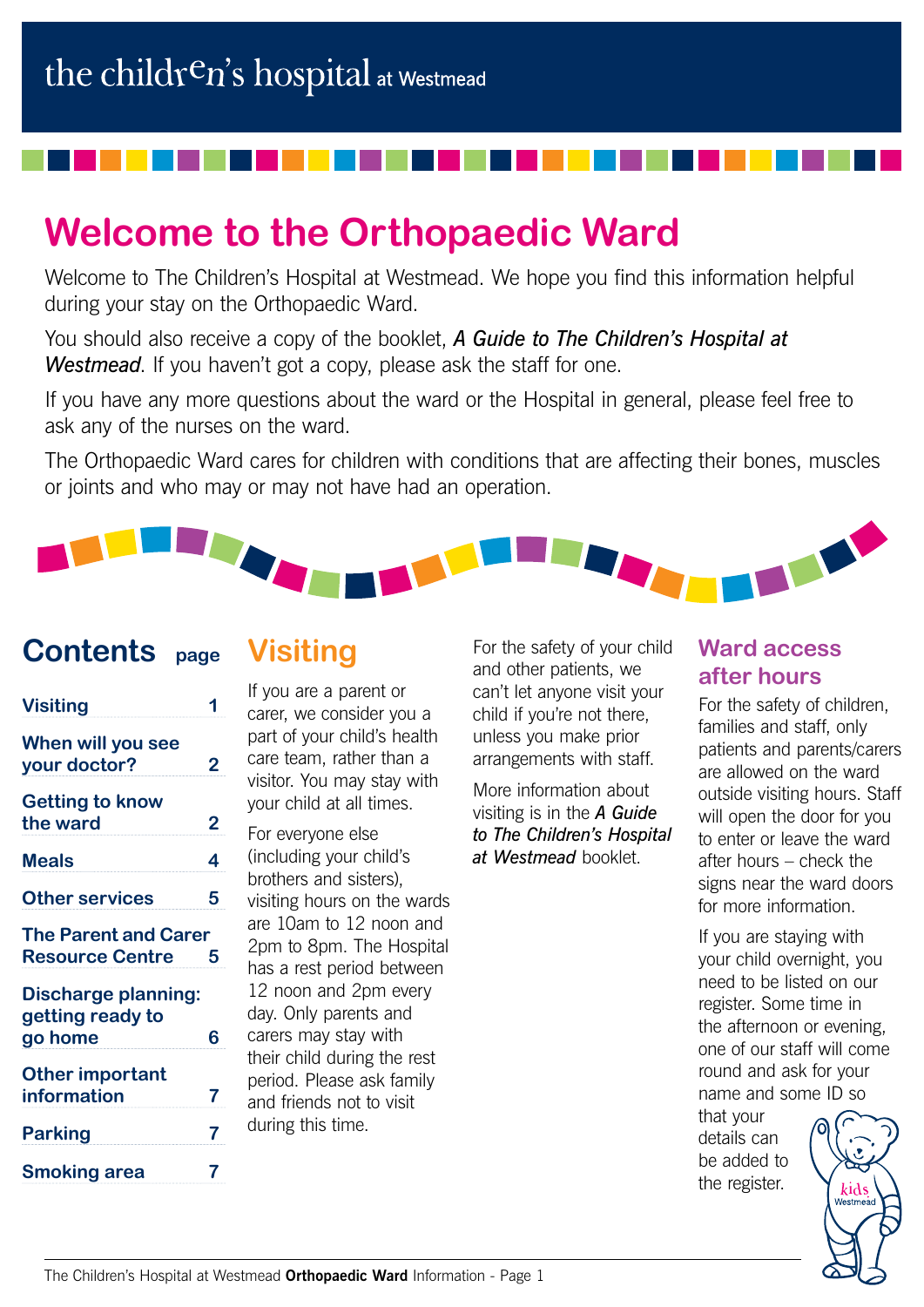## **When will you see your doctor?**

Your doctor will see your child every day, but there is usually no set time. Please let your nurse or the ward clerk know if you are leaving the ward, so they can get in touch with you if your doctor comes in to see your child.

The resident or registrar (junior doctors) in your child's medical or surgical team will let your child's consultant know that you are in Hospital. Often, your child is seen by the resident or registrar, rather than the consultant, but they will be reporting to the consultant. In most cases, junior doctors and the nursing staff will provide most of your child's day-today contact and care.

A *resident* is the most junior member of the medical team. They have practiced medicine under close supervision in an adult hospital for at least two years before working at this Hospital.

A *registrar* is a doctor who is training to become either a paediatrician or a surgeon.

A *consultant* is a specialist in a particular area of medicine, e.g. renal medicine (related to the kidneys and bladder) or ophthalmology (eyes). All consultants are responsible for teaching and supervising our junior doctors.

## **Getting to know the ward**

The nurse who admits your child to the ward will show you and your child around the ward. This will help you become familiar with the ward and know where everything is. If this doesn't happen, please speak to a member of staff.

Our Volunteers can take you for a walk to show you the rest of the Hospital, if you would like. Please ask a member of staff to arrange this for you.

### **Care boundaries**

As a member of your child's health care team, we strongly encourage you to be actively involved in your child's care and in decisions for their future care. However, *it is very important that you provide care for your child only*. Please speak with a nurse if you have concerns for another child.

#### **Safety**

Keeping your hands clean is the single best way to prevent the spread of infections in the Hospital and at home. Please wash your hands before and after touching, feeding and changing your child and ask your visitors to do the same. Also, if friends or family are unwell, please ask them not to visit.

Please feel free to ask staff caring for your child if they have washed their hands when they enter your child's room.

For more information on reducing infection, ask staff for a copy of the brochure for kids, parents and families, called 'Stopping the spread of germs'.

Patients and carers must not share beds with patients. It is not safe to put your child into your chair bed with you and patient beds are not designed for adults.

Please always put your child to sleep in their bed where we can safely care for them.

Very small objects or toys must be kept out of reach of our smaller patients. Please make sure these items are securely out of reach at all times.

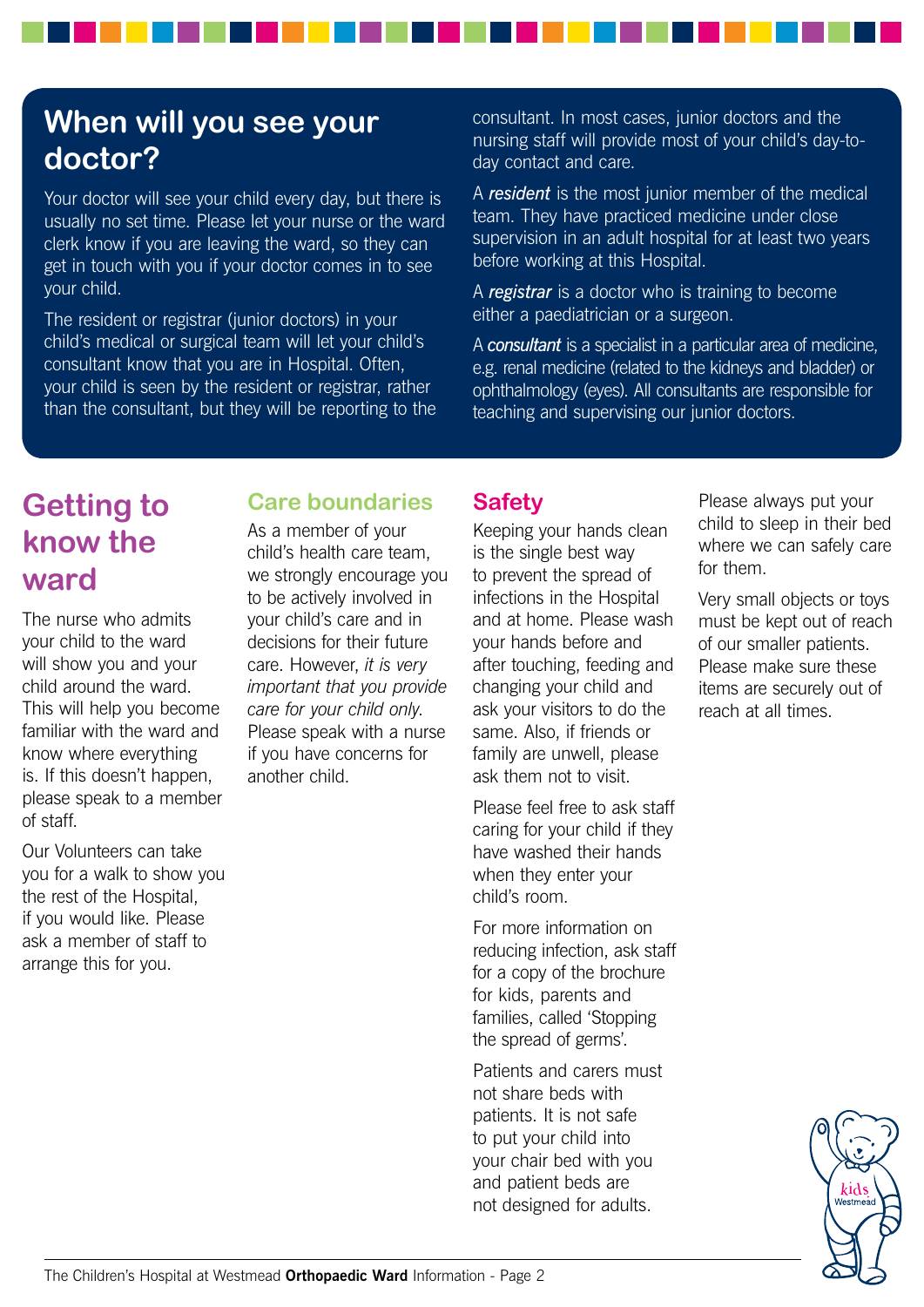#### **Security**

Please try to keep valuable items at home, if possible. If you do have valuable items with you, including your mobile phone, jewellery, cameras or money, please keep them safe at all times.

#### **The ward kitchen**

The ward kitchen is a child-free space. Parents/carers may use the kitchen to heat up meals.

To prevent children from getting burnt, no hot drinks or boiling water are allowed in patient areas.

#### **Showers and toilets**

Most wards have shower and toilet facilities in the parent lounge which can be used by parents and carers at any time. We will provide you with clean towels and you can buy toiletries from the vending machines around the Hospital if you need them. Please don't use the children's bathrooms.

#### **Phones**

You can receive calls from friends and family directly to your bedside phone. When you arrive at the ward, you will be given the number – please let someone know if this doesn't happen. Please note that if you receive a phone call after 8pm or before 7am, it will automatically

#### **Parent Lounge**

There is a parent lounge on most wards. This is a child-free space where you can go to relax, watch TV, enjoy the free tea and coffee facilities or have something to eat in peace and quiet. A small fridge is provided where you can keep food. Please label any food with your child's name and the date. Any unlabelled food will be thrown away.

Please keep the volume of the TV to a minimum, for the sake of all parents/carers using the lounge. The TV will be turned off in the evenings, as there are parents/carers sleeping in the rooms attached. Please keep the parents' lounge, room and bathroom facilities clean and leave the area as you would like to find it yourself. If the area is dirty, please let a member of staff know so we can organise a cleaner.



be diverted to the nurses' station, to not disturb others in the room.

You are also able to make free calls from the bedside phone to any Australian landline or mobile phone. For calls within Sydney metro, or calls to any Australian mobile phones, dial **401 2340**, and then the number. For calls outside the Sydney metro area, including interstate, dial **401 1110**, and then the number.

We ask that you be respectful of other patients and families by keeping your phone calls brief and please do not make calls from the ward late at night.

There are public phones located around the Hospital. Staff can direct you to the nearest public pay phone.

Phone cards purchased at the Kids Plus Chemist or the Bear Bite Cafeteria can be used to make calls from public phones and bedside phones in the Hospital.

#### **Using your mobile phone**

It is usually fine to use your mobile phone on the wards, but it may interfere with medical equipment in some cases. If you would like to use your mobile phone, please ask nursing staff first.

#### **Television and other entertainment**

Each bed has access to the in-house Starlight Channel (channel 8), and the radio. Commercial channels are also available. Handsets placed near your child's pillow will allow them to hear the TV without disturbing others in the room. We ask that all TVs are switched off at 9.30pm so that patients can rest.

There are videos, DVDs, board games, colouring, painting etc available to entertain your child – just ask your nurse!

There is a patient play area located at the end of the long corridor for patients and visitors to play in. Please ensure that the room is left tidy after use.

#### **Emergency equipment drawer**

The left drawer of the bedside locker is reserved for emergency equipment and is labelled 'Staff Only'. Please do not put anything in this drawer.



The Children's Hospital at Westmead **Orthopaedic Ward** Information - Page 3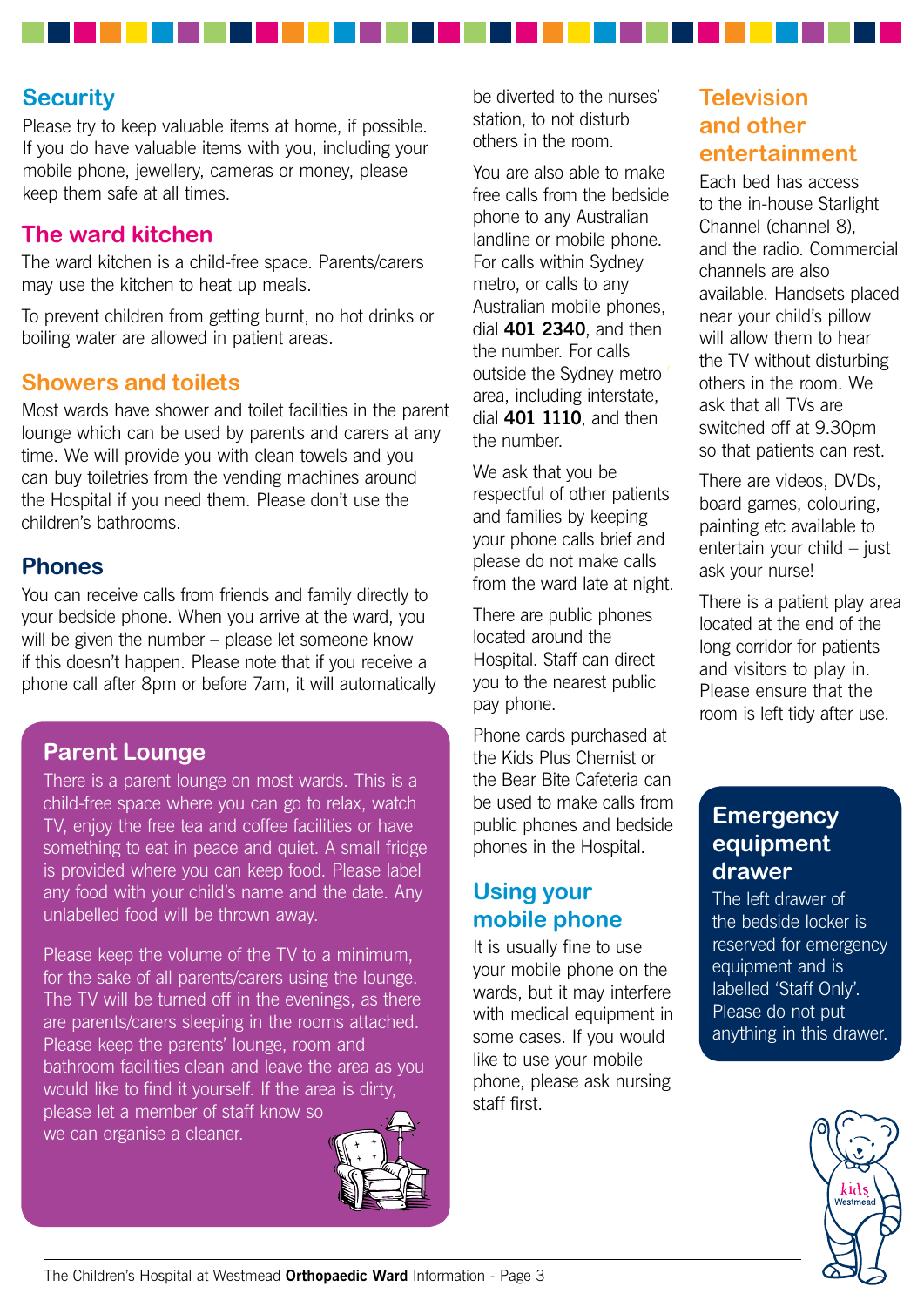### **Meals**

#### **Patient Meals**

Most patients receive a menu and can choose their meals (if your child has a short admission, they may not have the chance to do this). There are Dietary Assistants and Dietitians who are available to answer questions or help with any special dietary needs. A snack trolley for patients is located on each ward.

Never give food or drink to your child if there is a 'Nil by Mouth' or 'NBM' notice on the bed. This could be dangerous for your child. Please never give food or drink to any child other than your own.

#### **Meals for Parents**

Meals are not provided for parents free-of-charge. There are a number of places at the Hospital where snacks and meals can be purchased from early morning to late evening.

#### **On level two (street level):**

The Bear Brasserie Monday – Friday, 8am to 7pm

**Starbucks** Monday – Friday, 6am to 11pm

Saturday and Sunday, 7am to 10pm

#### **On level one:**

The Bear Bite Café Monday – Friday, 8am to 8pm

Saturday, Sunday and Public Holidays, 8.30am to 6.30pm

You are welcome to bring food onto the ward and store it in the fridge in the parents' lounge area. Please remember to mark food clearly with your name and the date.

Snacks can be purchased from a trolley that the Volunteers bring to each ward every weekday morning (except on public holidays). Snacks, drinks and other items, such as toiletries, are also available from vending machines around the Hospital.

#### **Bringing Food into the Hospital**

Food safety is important for you and your child. To stop bacteria spoiling food, food needs to be kept below 5°C or above 60°C, otherwise it can become spoiled and may cause food poisoning.

#### **If you bring food into the Hospital, please remember:**

- Hot food is difficult to keep hot, so it's better to chill the food overnight.
- Bring cold food or chilled food in an esky with ice. Remember, bacteria will multiply if the food is not kept consistently cold.
- Food can be reheated in the microwave on the ward. Please make sure it's thoroughly heated through before eating.

If you want to bring food in for your child, please talk to staff first, to make sure it won't interfere with your child's diet or treatment plan.

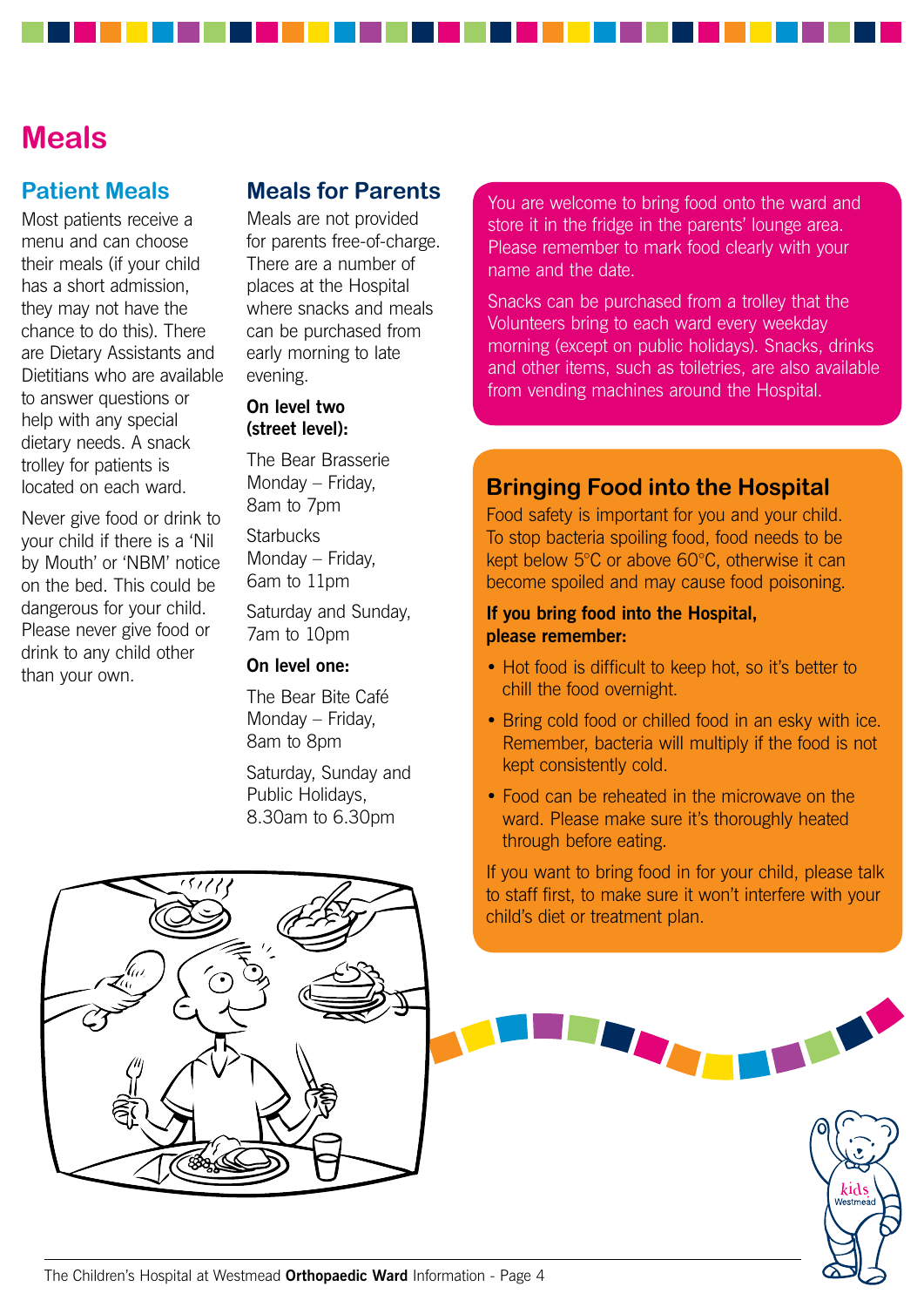## **Other services**

### **Patients' Friend**

The Patients' Friend is here to represent the interests of you and your child and, where appropriate, negotiate on your behalf. If you have an issue with any aspect of your child's hospitalisation, firstly please let a member of your child's health care team know. If you are not satisfied, please phone the Patients' Friend on (02) 9845 3535 or on extension 53535 from your bedside phone. The office of the Patient's Friend is on level two of the Hospital, next to Kids Health.

### **Accommodation**

You can stay overnight on a chair bed beside your child's bed. There is room for only one parent/ carer to stay by the child's bedside overnight. If this is a problem, please speak with the Nursing Unit Manager or Nurse in Charge of the shift.

All chair beds must be folded up in the morning for safety reasons. Please reuse the linen while you are staying at the Hospital.

Please make sure you're not blocking the emergency equipment drawer when you are sleeping in the chair bed.

A limited number of parent rooms are also available on most wards, for a nightly fee. These

rooms are allocated by the Nursing Unit Manager and, as availability is very limited, a number of factors are taken into account when a room is allocated.

You may also stay in the Parents' Hostel on level two of the Hospital. Rooms sleep up to two adults. To book a room, please phone the Parents' Hostel directly on (02) 9845 2958 or on extension 52958 from your bedside phone. There is a nightly fee to stay in the Hostel.

No other children can stay in the Hospital overnight, except if they have to be with you to be breastfed.

### **Sibling Care**

The Sibling Care Centre is located at the bottom of the ramp on level one. For a small fee, the Centre can provide child-minding for the brothers and sisters of children who are in Hospital. The Centre is open seven days, 9am to 3pm Monday to Friday and 10am to 2pm most weekends and is staffed by trained volunteers. The Centre closes on Christmas Eve and reopens at the beginning of February each year. For bookings, please phone the Volunteer Service on (02) 9845 3840.



## **The Parent and Carer Resource Centre**

The Parent and Carer Resource Centre, located on level two of the Hospital, opposite Kids Health, is provided by the Carer Support Program.

The Centre has been designed by parents for parents. It provides a relaxing and homely environment where parents and carers can take a break and it is staffed by a team of trained Carer Support Volunteers who are dedicated to providing a friendly atmosphere and a listening ear.

The Resource Centre offers a range of free services to parents and carers and we will try to respond to any query or request. If you cannot make it into the Centre or prefer not to leave your child's bedside, our Volunteers can come to you to keep you company or to bring you carer or local information. Just phone 50580 from the bedside phone. For more information about the Parent and Carer Resource Centre, refer to the booklet *A Guide to The Children's Hospital at Westmead*.

#### **Volunteers**

Volunteers are available if you need someone to sit or play with your child when you can't be there. Ask the nursing staff or the ward clerk and they can arrange this service for you.

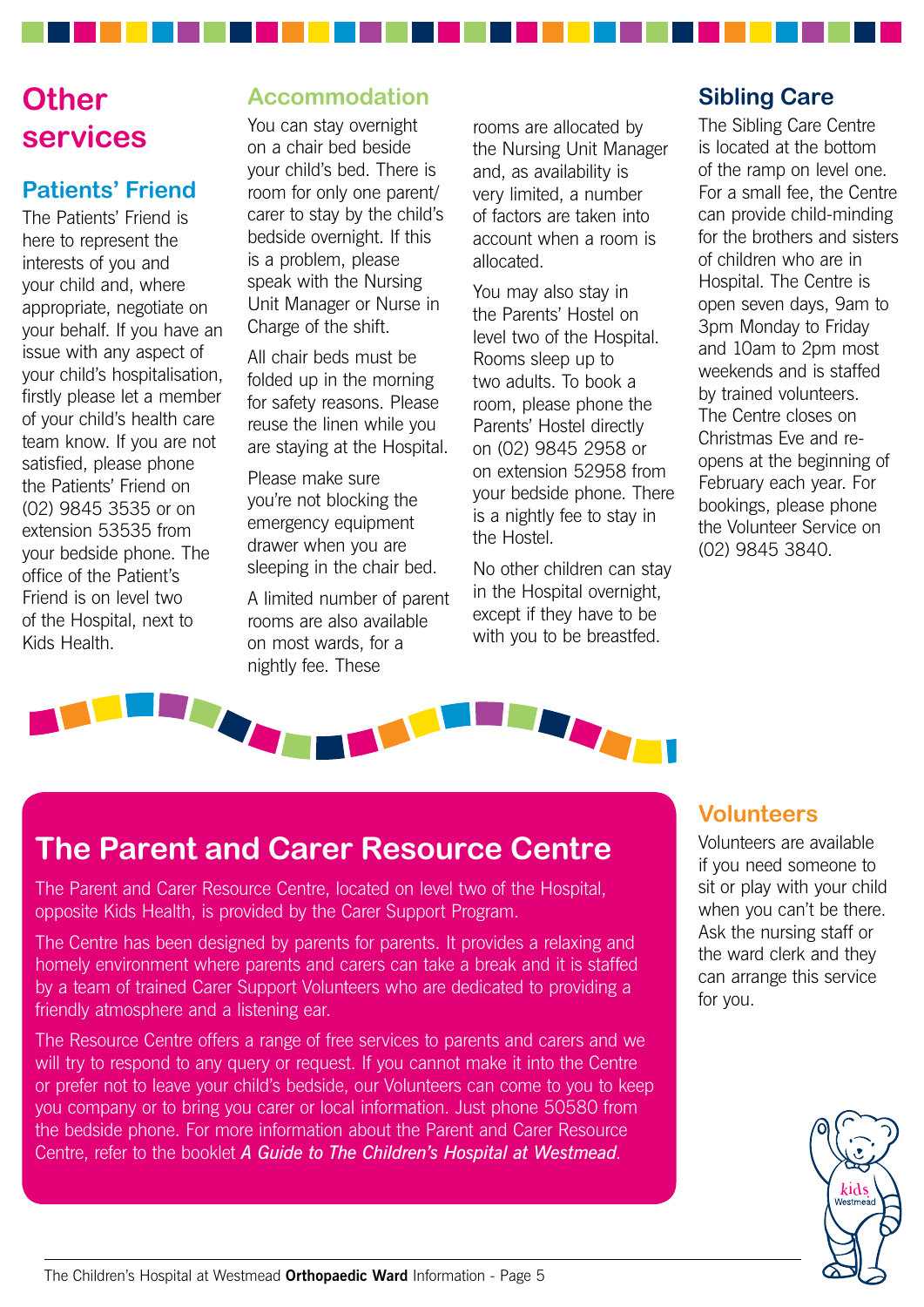### **Radio Bedrock and the Starlight Express Room**

Radio Bedrock and the Starlight Express Room are on level two of the Hospital (opposite Camperdown Ward).

You can go up to the Starlight Room to play video games, do art and craft or to just hang out. If you can't go to the Starlight Room you can call them on the bedside phone to request music or a movie or to enter one of the many competitions.

This area is a retreat for patients and is a 'doctorfree zone'.

The Starlight Express Room is open Monday to Friday, 10.30am – 5pm and Saturday, Sunday and public holidays, 11am – 4pm.



#### **Radio Bed Rock Studio (live interactive show)**

Monday to Friday, 6pm - 8pm

#### **Radio Bed Rock Song Request line (phone 53577)**

Monday to Friday, 10.30am - 5pm

Saturday and Sunday, 10.30am - 2.30pm

You can use this space to write down questions you have for any of the staff looking after you/your child or any information about your child you think they should know.

## **Discharge planning: getting ready to go home**

We will try to keep you informed of any plans we have to send your child home. Discuss your child's discharge plans early with their doctor so you are well informed and can make necessary arrangements with your family.

You will receive a discharge summary which will either be given to you before you go home or will be posted to you. If your child needs a follow up appointment, you may be given a phone number to make the appointment, or we may make the appointment on your behalf and phone you with the information. Please check with staff.

Staff will tell you if you need any medication for your child before going home, but you should also ask them about this.

#### **If your child is given new medication, make sure you fully understand how to give the medication and what side effects to look out for.**

Please let us know as soon as you can if there are any problems which may delay your child's discharge, such as lack of transport. As there are usually other patients waiting for a hospital bed, we can't allow your child to stay in the bed after they've been discharged. We may be able to help you with alternate arrangements, so please speak with staff if you have any issues.

There are facilities in the Hospital you can use while you're waiting to leave the Hospital, such as the Parent and Carer Resource Centre or the Kids Health bookshop, both on Level Two. Your nurse can give you more information.